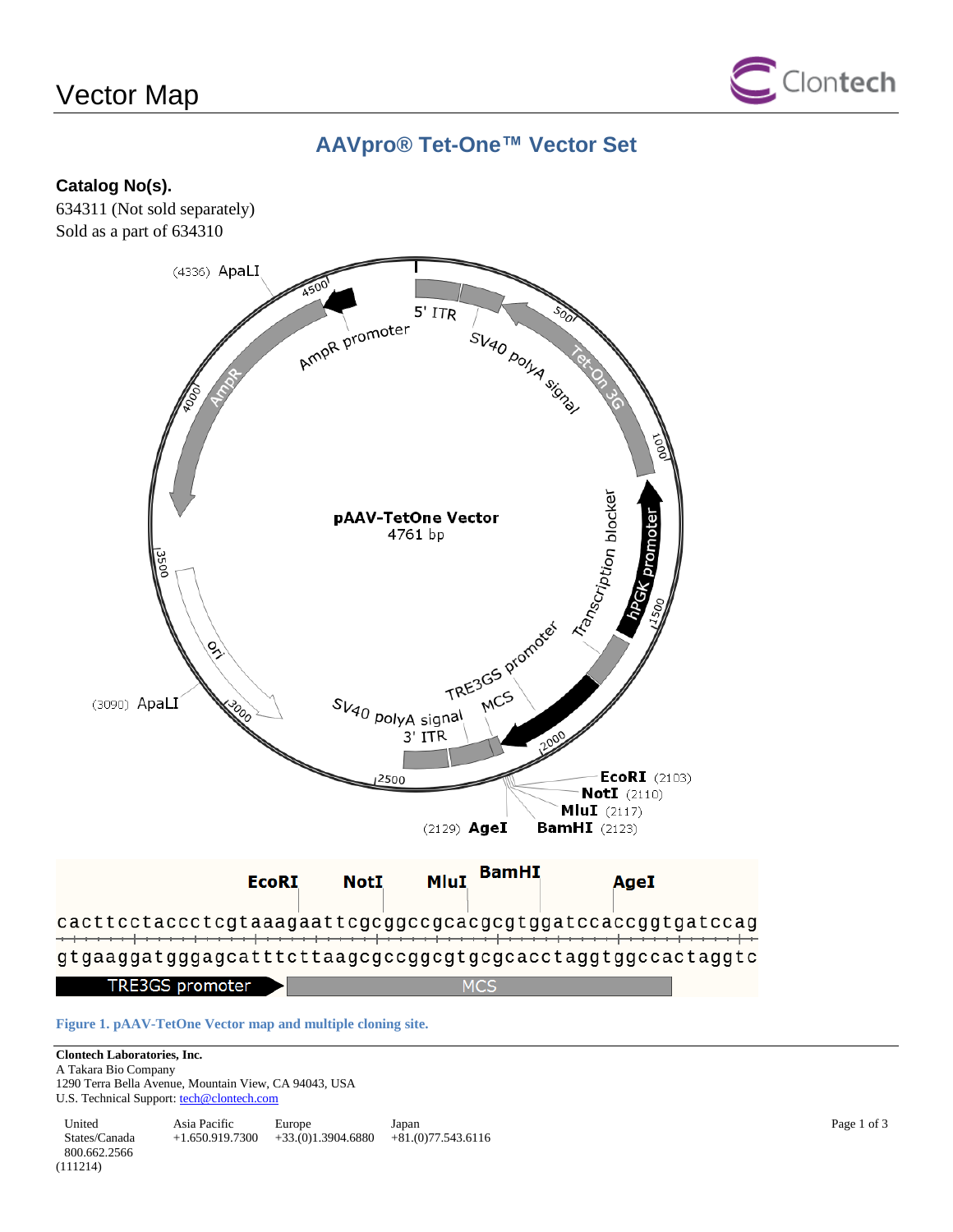AAVpro® Tet-One<sup>™</sup> Vector Set (Not sold separately) Sold as a part of Cat. Nos.634310

## **Location of Features (pAAV-TetOne Vector)**

- $\bullet$  5' ITR (5' inverted terminal repeat): 1–141
- SV40 poly(A) signal:  $148-282$
- Tet-On<sup>®</sup> 3G (transactivator gene): 283–1029
- *PhPGK* (human phosphoglycerate kinase 1 promoter): 1048–1558
- Transcription blocker: 1578–1731
- *P*TRE3GS (TRE3GS promoter): 1738–2102
- MCS: 2103–2134
- SV40 poly(A) signal:  $2135-2269$
- 3' ITR (3' inverted terminal repeat): 2279–2419
- ori (high-copy-number ColE1/pMB1/pBR322/pUC origin of replication): 2837–3425
- Amp<sup>R</sup> (ampicillin resistance gene):  $3596-4456$
- Amp<sup>R</sup> promoter: 4457–4561



**Figure 2. pAAV-TetOne-Luc Control Vector map.**